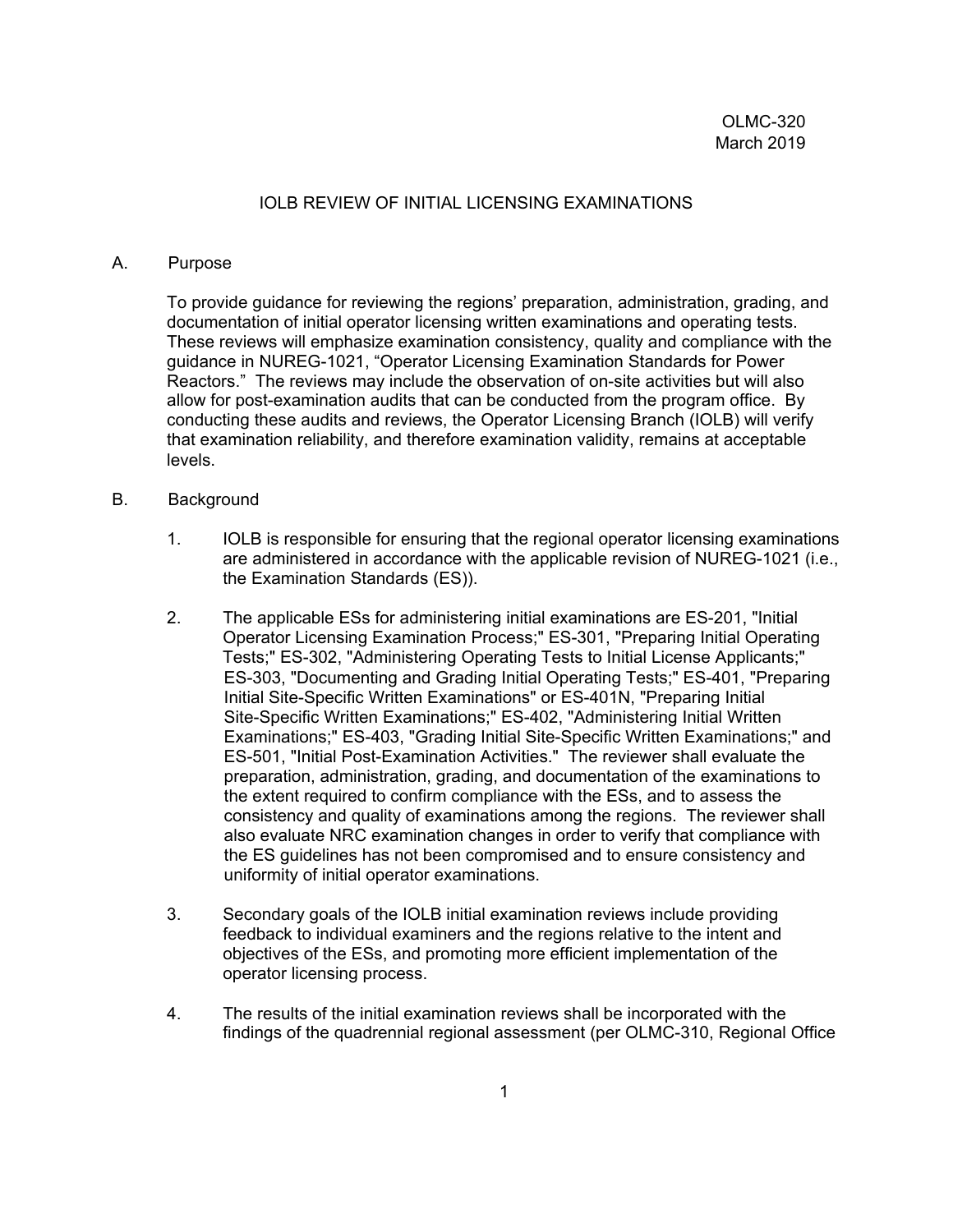Review Procedure). The reviews shall not be for the purpose of personnel performance appraisals, which are the responsibility of regional management.

- 5. On-site examination activities may be observed during the examination week and/or the preparatory/validation week. Most other reviews will be conducted post-examination from the program office to allow for a larger sample of examinations. The IOLB reviewer will make appropriate arrangements with the chief examiner and/or regional operator licensing branch chief ahead of time for any needed assistance.
- C. Implementation Procedures

Specific information and requirements regarding sample selection can be found in OLMC-330, "Operator Licensing Oversight Program." Note that reviews are limited to examinations for which there are no members of the IOLB program office serving in a chief examiner capacity. If on-site activities will be observed, the IOLB reviewer will contact the chief examiner approximately 90 days (if possible) before the scheduled start of the examination observation to plan the review. This should be sufficient time to ensure the IOLB reviewer completes all necessary documentation for unescorted access to the facility, if necessary.

- 1. Applicable portions of Attachment 1 are performed for any examination assessment that is performed on-site.
- 2. Applicable portions of Attachment 2 are performed for all examination assessments.
- 3. Follow-up discussions between the IOLB reviewer and the examiner(s) being reviewed will take place to provide feedback to the examiner(s) and to improve the reviewer's understanding of the practices applied in the administration of the operating tests. The reviewer may also note those aspects of the simulator examination that he/she thought were particularly well-designed and implemented. The discussions shall not be used to review the performance of the applicant(s), and the reviewer shall not discuss with the examiner the pass/fail decision(s) to be made prior to the licensing decision.
- D. Documentation Required
	- 1. Any amplifying remarks or comments should be documented in the examination assessment memorandum. See Attachment 3 for an example.
	- 2. The IOLB reviewer should also document any feedback related to consistent and efficient examination administration in the examination assessment memorandum.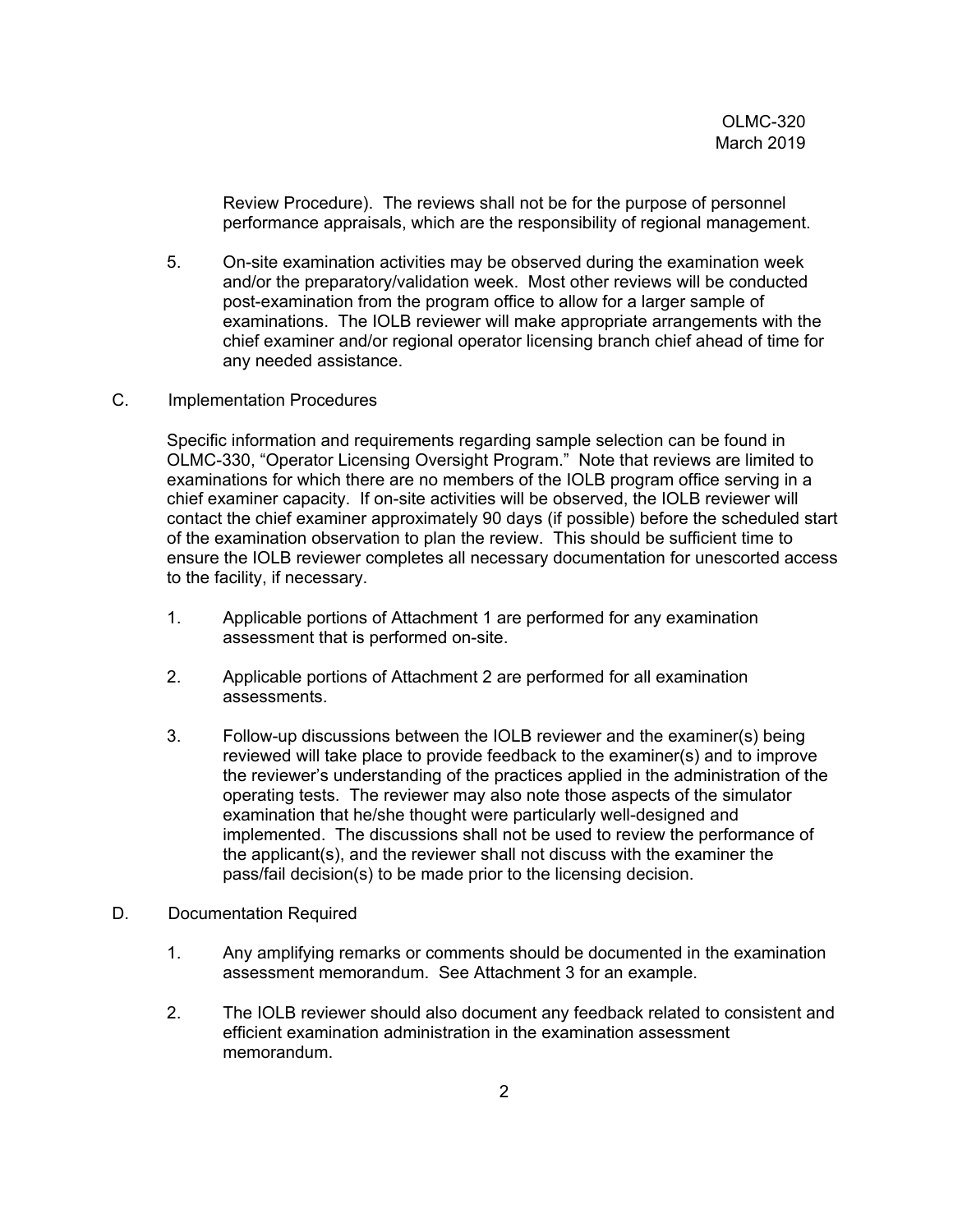- 3. Observations or deficiencies that require regional office response will be documented in the applicable enclosures to the examination assessment memorandum. Items that are significant, widespread, or repetitive require regional office response.
	- a. Significant Single observation or group of observations that would have required program office consultation if it had been identified before licensing decisions were made.
	- b. Widespread Multiple observations across all facets of the examination that would have required post-examination changes or changes to operating test grading.
	- c. Repetitive An observation that would have required post-examination changes or changes to operating test grading that has occurred multiple times in multiple audits since the last office review.
- 4. If this review is part of the quadrennial regional assessment visit, the IOLB reviewer shall forward all comments and remarks to the Team Leader assigned for the quadrennial regional assessment.
- 5. If this review is not part of the quadrennial regional assessment visit, a memorandum using the template in Attachment 3 will be completed for transmittal to the appropriate regional management.
- 6. These reports, either the quadrennial regional assessment or the individual plant initial operator licensing examination assessment, will generally be signed by the Director (or Deputy) of the NRR Division to which the OL program office is currently assigned.
- 7. For observations requiring regional response, the region may document any corrective actions taken in a memorandum from the regional branch chief to the IOLB branch chief.

## E. Attachments

- 1. On-Site Review of Examination
- 2. Off-Site Examination Records Review
- 3. Initial Licensing Examination Assessment Template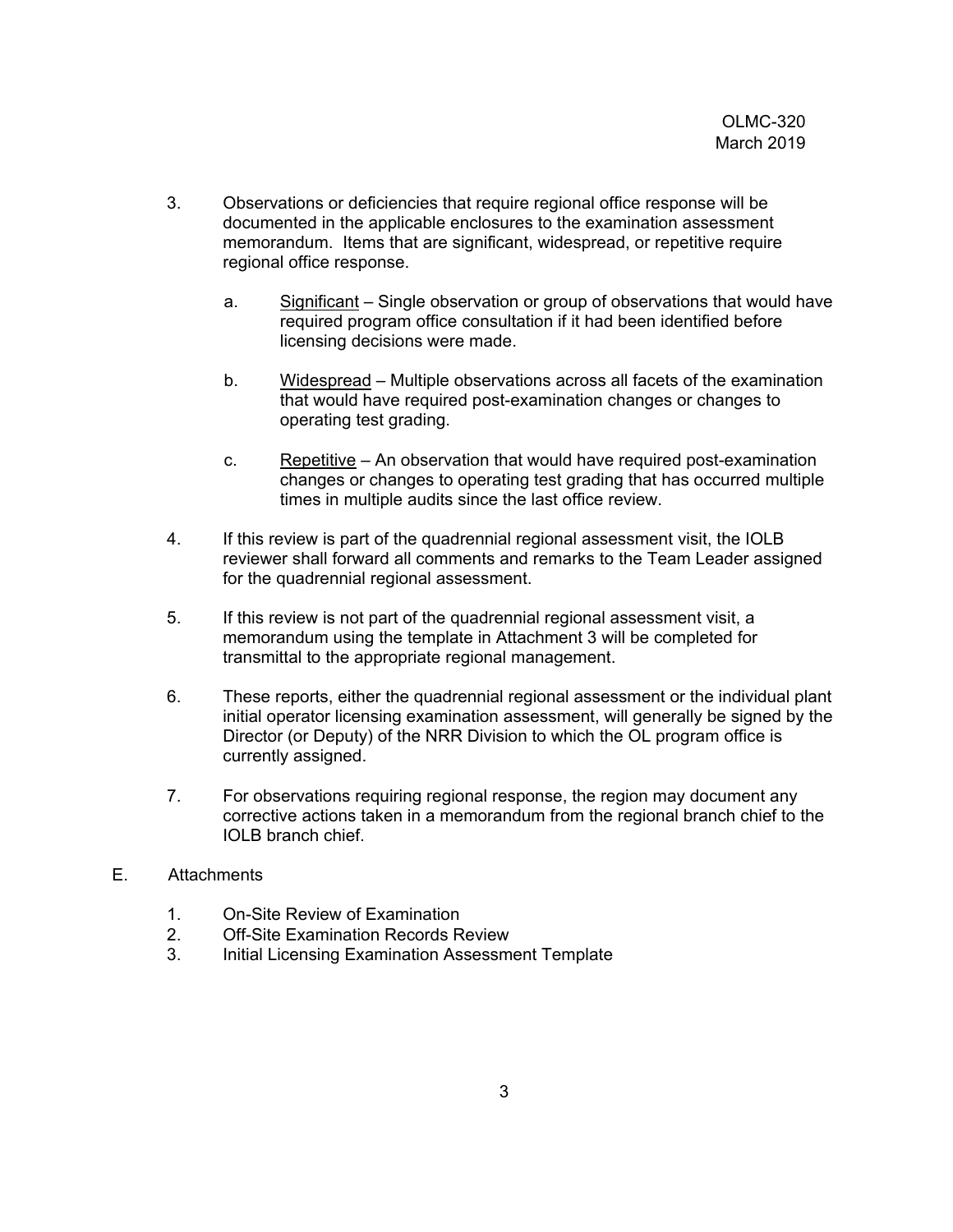#### Attachment 1

On-Site Review of Examination

| Region:   | <b>Chief Examiner:</b> |
|-----------|------------------------|
| Facility: | Examination Dates:     |

#### **NOTE: The presence of an asterisk (\*) indicates a comment related to that item in Section C, below.**

- A. Written Examination Activities
	- 1. If NRC proctored the written examination and auditor was present during administration, mark each of the following. Otherwise, mark each of the following as not applicable.
		- a) Each examinee was briefed on the policies and guidelines for taking NRC written examinations according to Appendix E. (ES-402 D.2.c)

| YES NO N/A |                                 |
|------------|---------------------------------|
|            | the contract of the contract of |

b) The NRC verified each applicant's identity and examination level against the approved "List of Applicants." (ES-402 D.1.d and Form ES-201-4)

 $YES$   $NO$   $N/A$   $\_$ 

c) All applicant questions regarding specific written examination test items and all statements of clarification were documented (verbatim if possible) for reference by the NRC in resolving grading conflicts. (ES-402 D.3.b)

 $YES$   $NO$   $N/A$   $\_$ 

d) All applicants signed their exam cover sheet before leaving the examination room (ES-402 D.4.a)

YES NO N/A

e) The NRC chief examiner periodically monitored the facility's examination administration. (ES-402 C.2.b)

YES NO N/A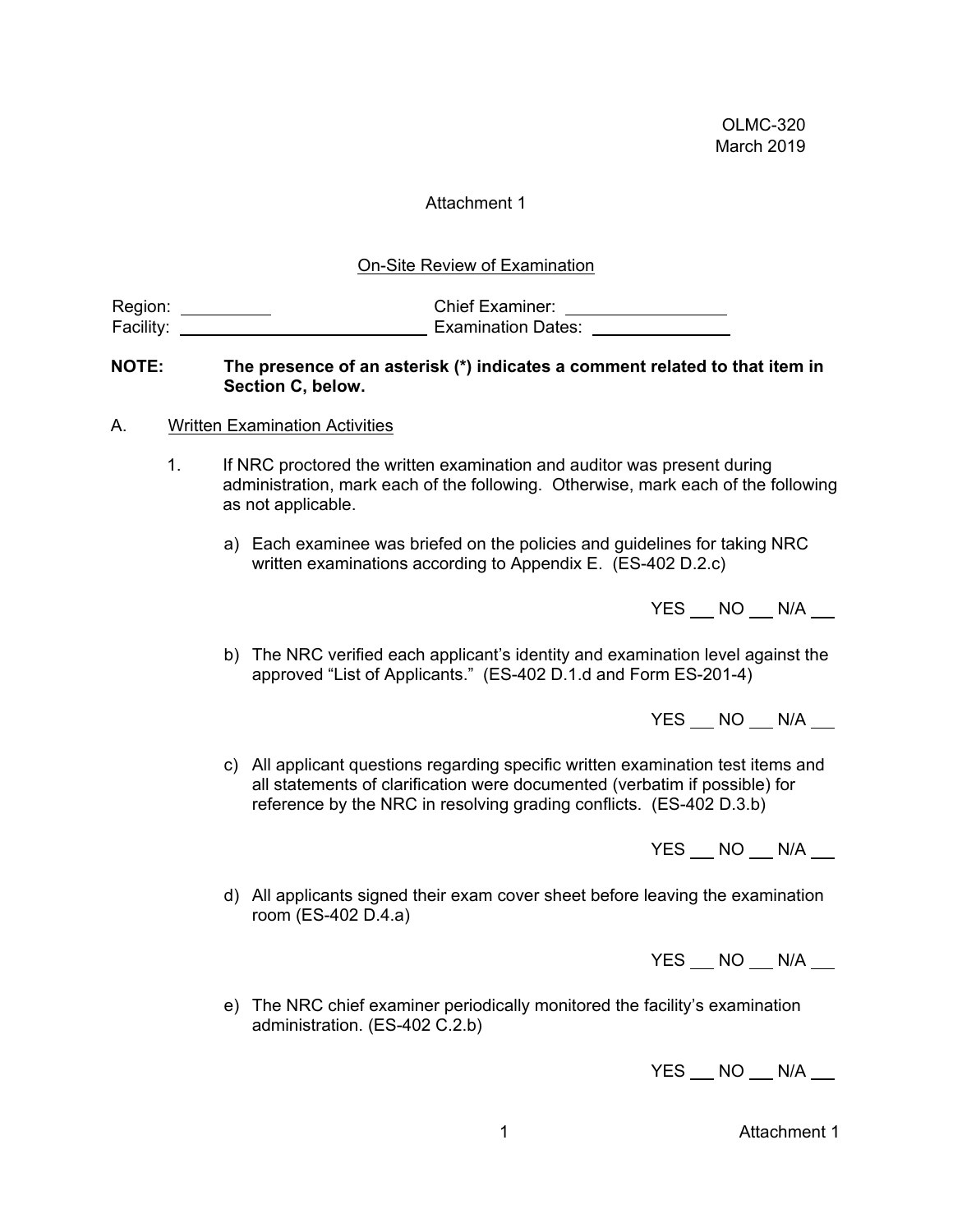- 2. If auditor present at validation week, mark each of the following. Otherwise, mark each of the following as not applicable.
	- a) The chief examiner reviewed the facility's examination security and administration policies for compliance with the guidelines in NUREG-1021. (ES-201, Attachment 1 and ES-402 C.1 & D)

YES NO N/A

b) The NRC chief examiner inspected the examination facilities during prep week to ensure their adequacy (ES-402 C.2.b)

 $YES$   $NO$   $N/A$   $\_$ 

## B. Operating Test Activities

- 1. If auditor is present during the validation activities, mark each of the following. Otherwise, mark each of the following as not applicable.
	- a) An NRC examiner briefed the applicant(s) in accordance with parts A, C, D, and E of Appendix E before beginning the operating test. (ES-302 D.1.a)

YES NO N/A

b) The chief examiner confirmed with the facility licensee that the instructor's station, programmer's tools, and external connections cannot compromise operating test security while conducting examinations. (ES-302 D.1.m)

YES NO N/A

c) Each scenario and each job performance measure (JPM) was validated on the simulator. (ES-302 D.2.a & D.3.a)

 $YES$   $NO$   $N/A$   $\qquad$ 

d) The examiners reviewed the scenarios together and discussed the required procedures, technical specifications, and special circumstances related to the scenarios. (ES-302 D.3.d)

 $YES$   $NO$   $N/A$   $\_$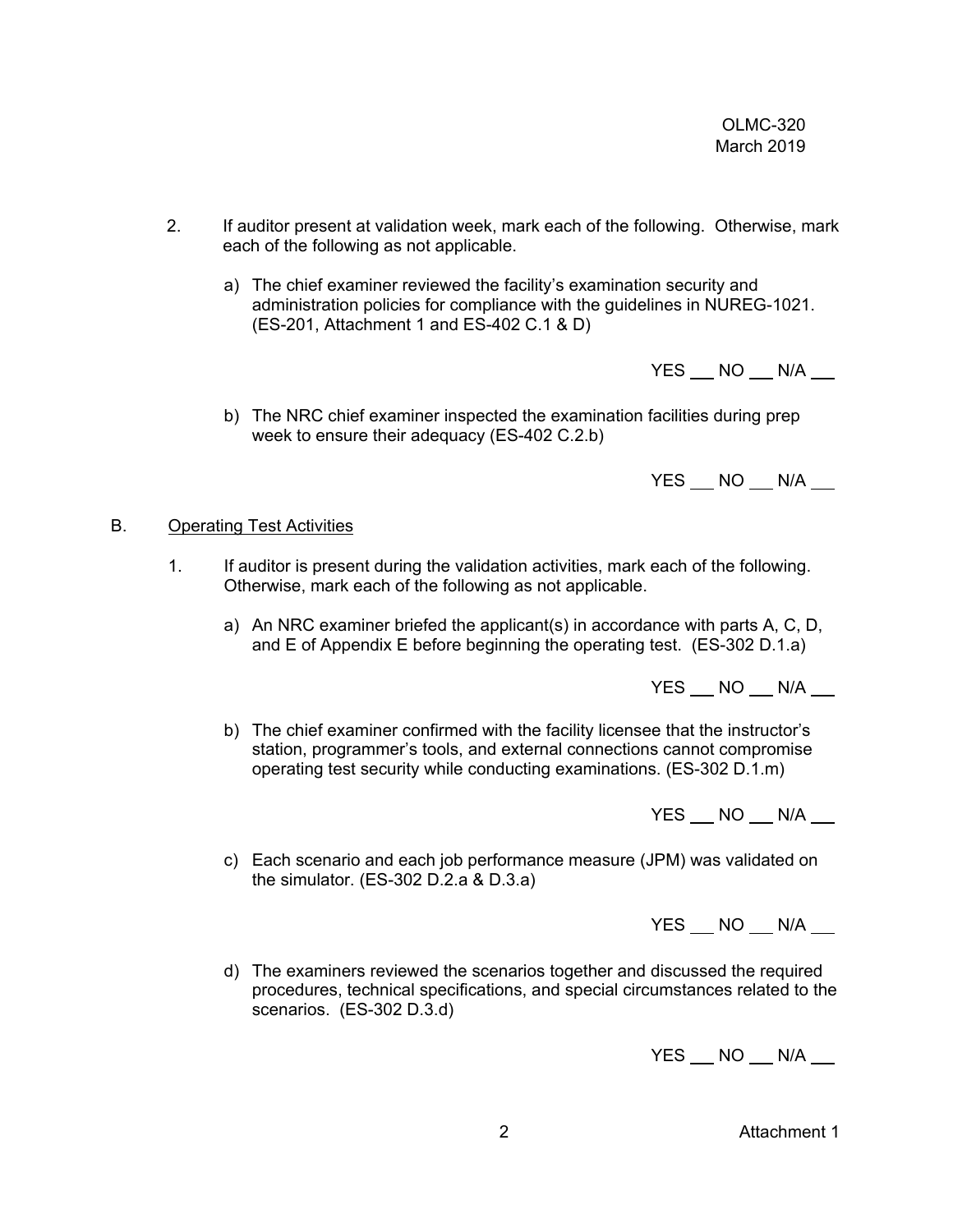e) Forms ES-D-1 and ES-D-2 reflect any changes made to the scenario events or the expected operator actions as a result of scenario validation runs. (ES-302 D.3.c)

 $YES$   $NO$   $N/A$   $\_$ 

- 2. If auditor present during administration week, mark each of the following. Otherwise, mark each of the following not applicable.
	- a) The same JPMs and simulator scenarios were not repeated on subsequent days. (ES-301 D.1.a)

 $YES$   $NO$   $N/A$   $\qquad$ 

b) Applicants at a facility qualifying for dual or multiunit licenses were tested on differences between the units during the walk-through portion of the operating test. (ES-301 D.1.g)

 $YES$   $NO$   $N/A$   $\_$ 

c) Simulator operating tests for each applicant were not divided among examiners. (ES-302 D.1.f)

YES NO N/A

d) Every applicant received a complete set of JPMs. (ES-302 D.1.d & D.1.f)

 $YES$   $NO$   $N/A$   $\qquad$ 

e) Any JPMs subsequently altered or replaced after on-site validation were validated before use on the operating test. (ES-302 D.2.a)

 $YES$   $NO$   $N/A$   $\_$ 

f) Performance-based follow-up questions during any part of the operating test complied with the criteria provided in Attachment 1 of ES-301 for guidelines regarding open-reference questions. Examiners only asked JPM follow-up questions when warranted. (ES-301 D.1.k & ES-302 D.2.f))

 $YES$   $NO$   $N/A$   $\qquad$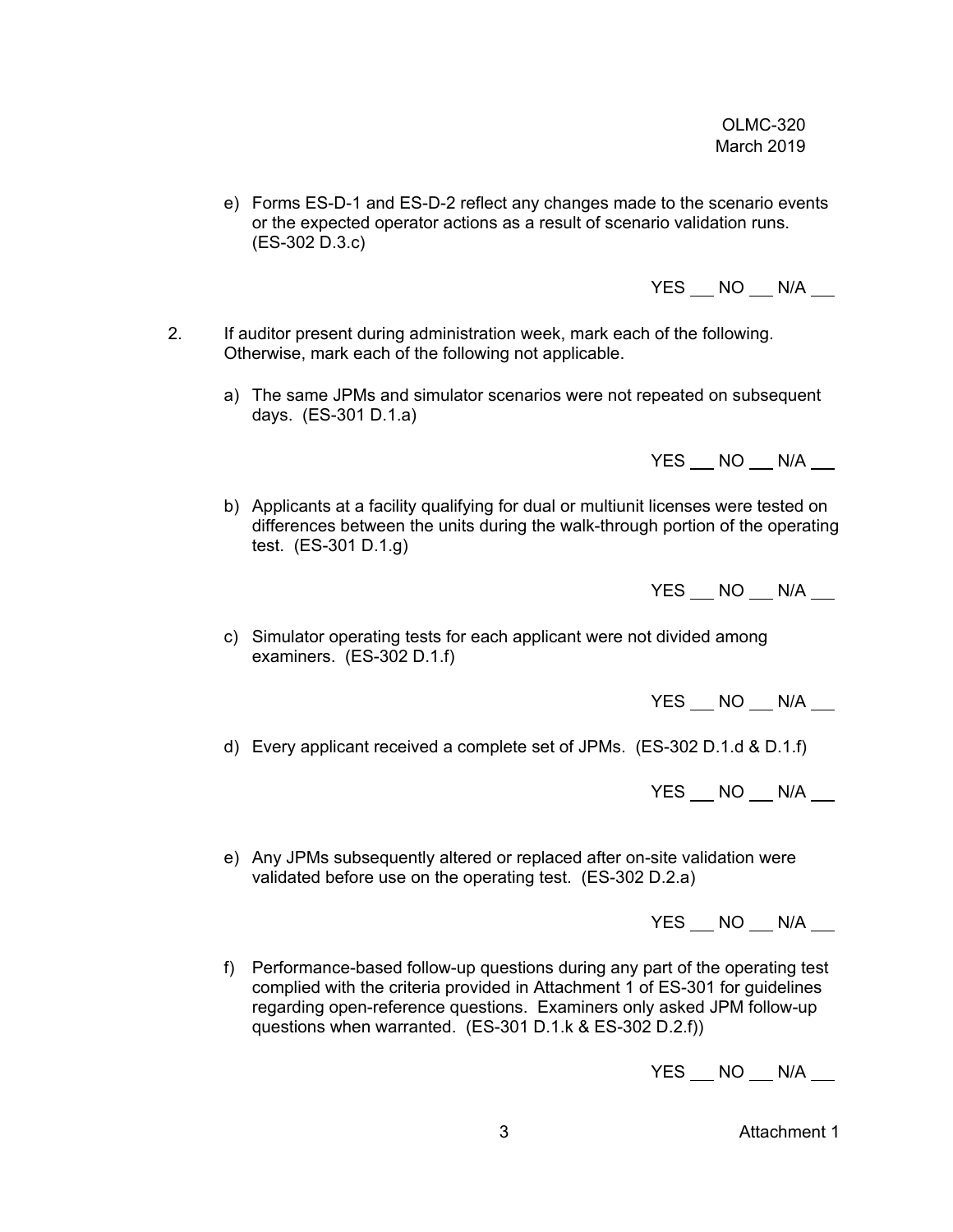g) The simulator setup matches the conditions specified for each JPM. (ES-302 D.2.b)

YES NO N/A

h) The chief examiner had the simulator operator record selected parameters on the facility's safety parameter display system and retained the recordings. (ES-302 D.3.f)

YES NO N/A

i) The examiners had the simulator operator advance any strip chart recorders. The examiners marked the recorders with the date, time and their initials. (ES-302 D.3.h)

 $YES$   $NO$   $N/A$   $\_$ 

j) The examiners reviewed the scenarios with the simulator operator before beginning the simulator tests. This review included the examiner cautioning the simulator operator to only provide information specifically requested by the applicants and not to compromise the integrity of the examination. The simulator operator was provided with an up-to-date copy of Form ES-D-1. (ES-302 D.3.e & D.3.j)

 $YES$   $NO$   $N/A$   $\_$ 

k) If time compression was used during the operating test, applicants were informed during the briefing. (ES-302 D.3.g)

YES NO N/A

l) The examiner in charge of each scenario ensured communications with the simulator operator to insert scenario events did not cue applicants. (ES-302 D.3.g)

 $YES$   $NO$   $N/A$   $\_$ 

m) Examiners monitored conversations between the simulator operator and the applicants to identify inappropriate cuing. (ES-302 D.3.j)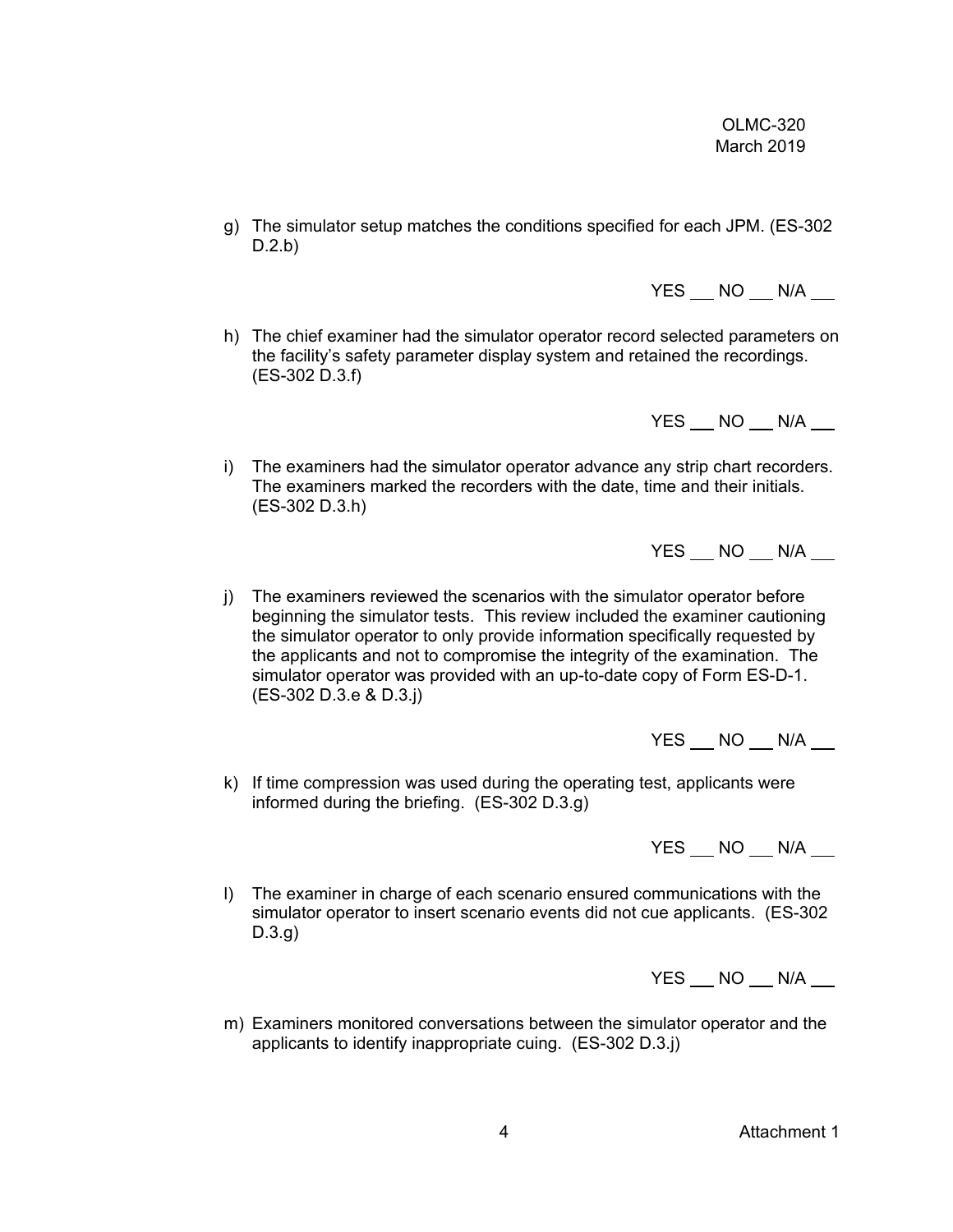$YES$   $NO$   $N/A$   $\qquad$ 

n) After completing each scenario, the examiners conferred to compare notes and to verify that each applicant performed the required number of transients and events. Planned events were not removed inappropriately, and additional events/scenarios were run as necessary. (ES-302 D.3.o)

 $YES$   $NO$   $N/A$   $\_$ 

o) Examiners collected any sketches, flow paths, or other illustrations made by the applicants when answering follow-up questions for JPMs and/or scenarios. Examiners had the simulator operator provide and retain copies of any logs, charts, or other materials to assist in documenting the applicant's performance when necessary. (ES-302 D.2.c & D.3.p)

YES NO N/A

p) No facility staff, other than simulator operators, observed an operating test without the chief examiner's permission. No applicant was allowed to witness another applicant's operating test. Surrogate operators were used in accordance with NUREG-1021 and use of shift technical advisors was consistent with in-plant practice. Both surrogates and shift technical advisors were briefed on their expected actions. (ES-302 D.1.l)

 $YES$   $NO$   $N/A$   $\_$ 

q) The chief examiner obtained operator licensing program office approval for outside organizations (e.g., Institute of Nuclear Power Operators' representatives) to observe any portion of an operating test. Observer's activities were controlled in accordance with program office guidance. (ES-302 D.1.l)

 $YES$   $NO$   $N/A$   $\_$ 

r) Any simulator fidelity issues identified during the operating tests were documented and attached to the final examination report. (ES-302 D.3.q & ES-501 E.3.b-c)

 $YES$   $NO$   $N/A$   $\_$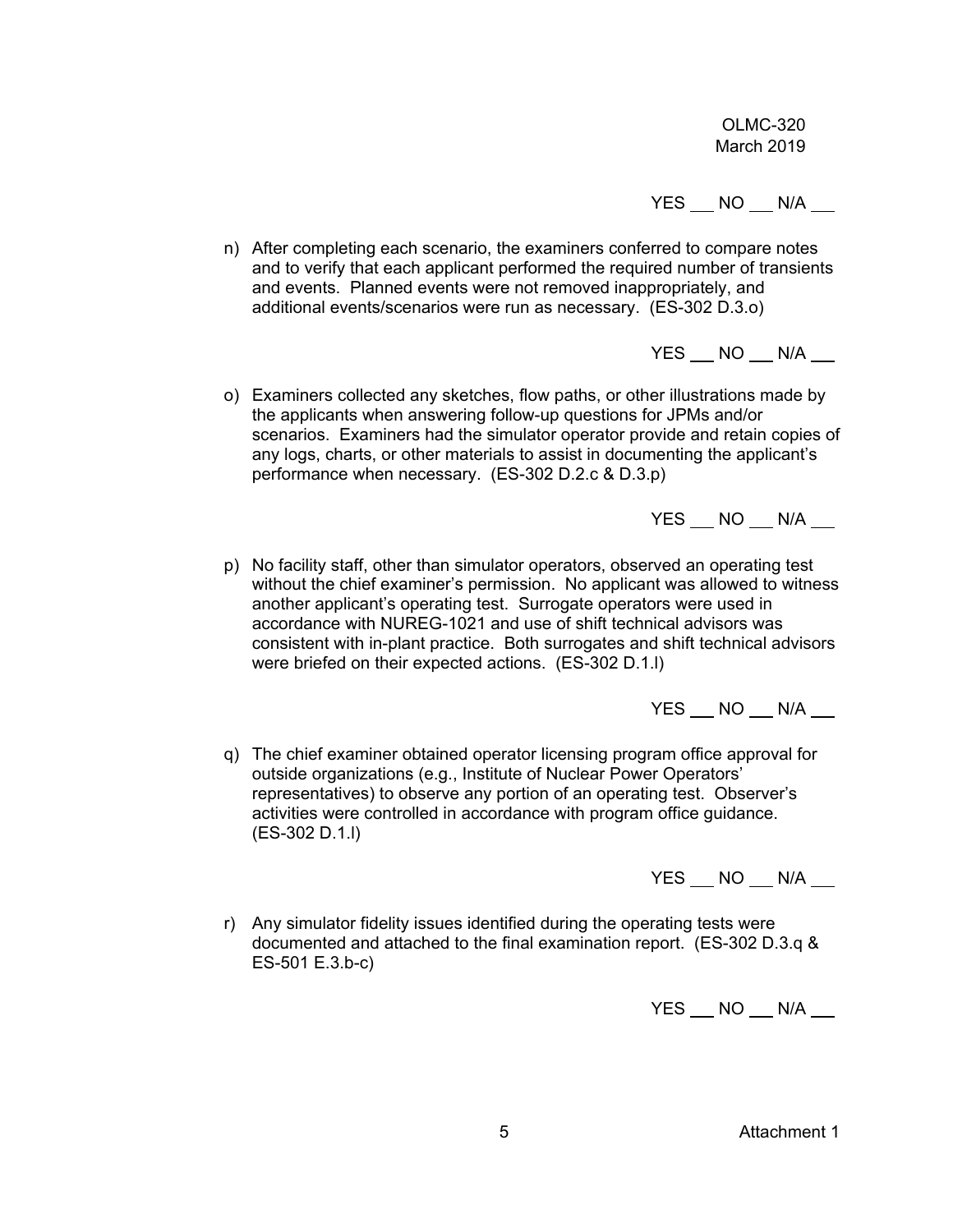# C. Comments and Notes on the On-Site Activities

**Section and Item #:** (Provide comment or evaluation for the associated item number)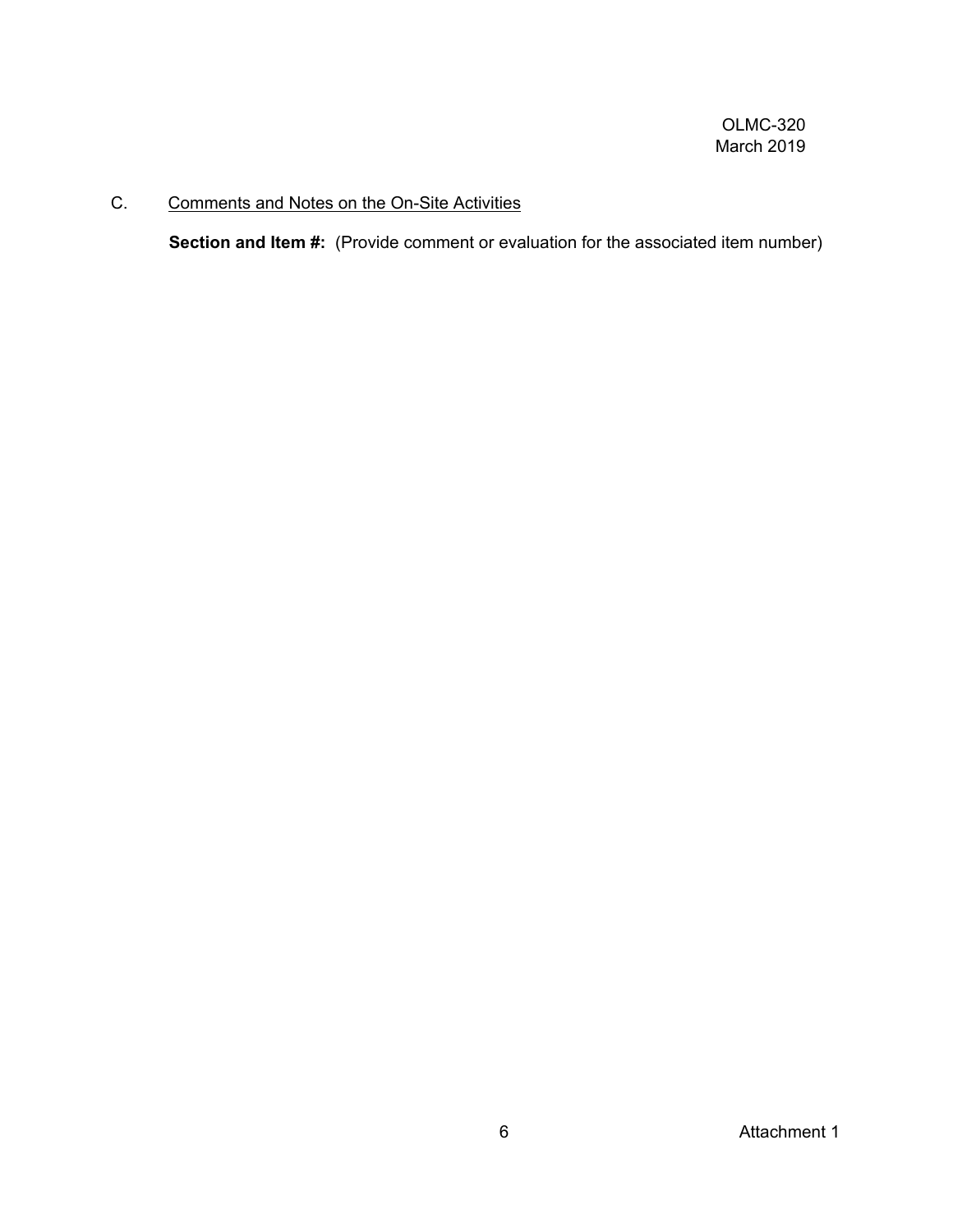## Attachment 2

## Off-Site Records Review

| Region: | <b>Chief Examiner:</b> |
|---------|------------------------|
|         |                        |

Facility: \_\_\_\_\_\_\_\_\_\_\_\_\_\_\_\_\_\_\_ Examination Dates: \_\_\_\_\_\_\_\_\_\_\_\_\_\_\_\_\_\_\_\_\_\_\_\_\_\_\_\_\_\_\_

#### **NOTE: The presence of an asterisk (\*) indicates a comment related to that item in Section D, below.**

## A. Examination Documentation Review

- 1. Confirm that the ADAMS examination package contains properly completed and signed copies of the following with the appropriate release date, as applicable (ES-501 F.1):
	- ES-201, Attachment 4, "Examination Approval Letter," with updated Form ES-201-4, "List of Applicants."
	- Form ES-201-1, "Examination Preparation Checklist"
	- Form ES-201-2, "Examination Outline Quality Checklist"
	- Form ES-401-1, "BWR Examination Outline", Form ES-401N-1, "ABWR Examination Outline", Form ES-401-2, "PWR Examination Outline", or Form ES-401N-2, "AP-1000 Examination Outline"
	- Form ES-401-3, "Generic Knowledge and Abilities Outline" or Form ES-401N-3, "Generic Knowledge and Abilities Outline"
	- Form ES-401-4, "Record of Rejected K/As" or Form ES-401N-4, "Record of Rejected K/As"
	- Form ES-401-6, "Written Examination Quality Checklist" or Form ES-401N-6, "Written Examination Quality Checklist"
	- Form ES-401-9, "Written Examination Review Worksheet" or Form ES-401N-9, "Written Examination Review Worksheet"
	- Form ES-403-1, "Written Examination Grading Quality Checklist"
	- Draft written examination
	- Final written examination and answer key
	- Operating test outlines
	- The proposed operating tests
	- The as-given scenarios and the as-given JPMs
	- Form ES-301-1, "Administrative Topics Outline"
	- Form ES-301-2, "Control Room/In-Plant Systems Outline"
	- Form ES-301-3, "Operating Test Quality Checklist"
	- Form ES-301-4, "Simulator Scenario Quality Checklist"
	- Form ES-301-5, "Transient and Event Checklist"
	- Form ES-301-6, "Competencies Checklist"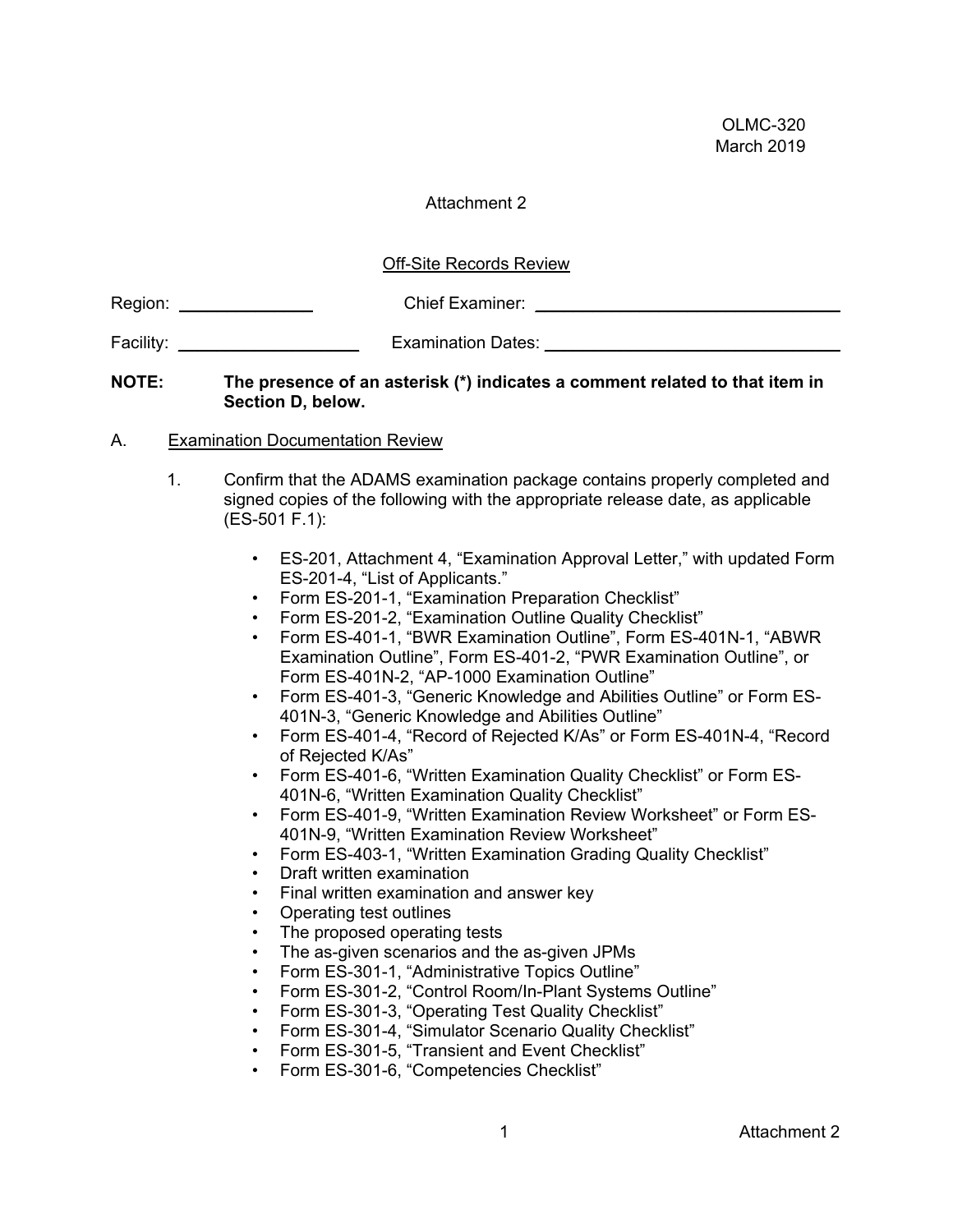YES NO

 $YES$   $NO$   $\qquad$ 

• Form ES-301-7, "Operating Test Review Worksheet"

2. As documented in the examination report, no more than 30 days elapsed between the written examination and operating tests without obtaining NRR/NRO program office concurrence (ES-402 C.2.b)

YES NO N/A

- 3. As documented in the examination report, the examiners audited approximately 10% of the license applications. (ES-202 C.2.e)
- 4. Generic strengths and weaknesses, significant written examination grading deficiencies, examination security issues, and any examination delays or time extensions are appropriately documented in the examination report. (ES-501 E.3.a)

 $YES$   $NO$   $N/A$   $\qquad$ 

#### B. Written Examination Review

1. The written examination outline does not overemphasize any systems, evolutions, or generic topics and the justifications for deselected or rejected knowledge and ability (K/A) statements are appropriate. (Form ES-201-2)

 $YES$   $NO$   $\qquad$ 

2. Perform an independent review on 10 - 20% of the written examination questions, including reactor operator / senior reactor operator questions, a sampling of bank, modified and new questions, and a sampling of questions identified as U, E, and S on Form ES-401-9 or ES-401N-9.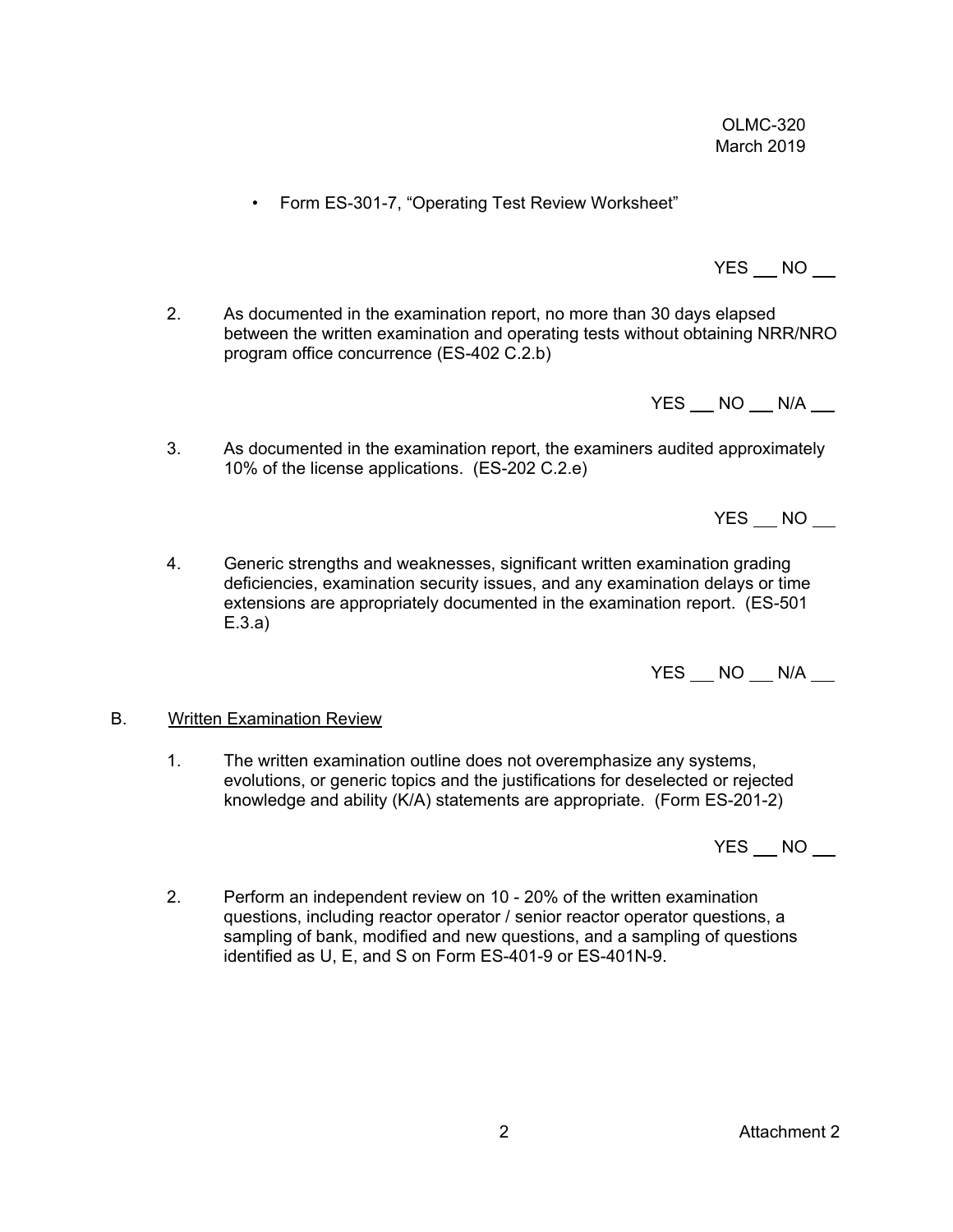3 Attachment 2

OLMC-320 March 2019

- a) NRC examiner's comments are reasonable and appropriate changes were made to address identified deficiencies. (ES-401 E.2.d & E.3.a/ES-401N E.2.d & E.3.a)
- b) The final version of each sampled question is without latent flaws and meets requirements for level of difficulty, level of knowledge, K/A match, and license level. References do not aid in distractor elimination or cue the correct answer. (Appendix A and B)
	-
- c) Changes made to modified questions were sufficient to meet NUREG-1021 criteria. (ES-401 D.2.f/ES-401N D.2.f)

 $YES$   $NO$   $\qquad$ 

YES NO

d) The number of bank questions repeated from the previous two licensing examinations are within program guidance. (Form ES-401-6/ES-401N-6)

YES NO

e) Bank use meets limits. (ES-401 D.2.f / ES-401N D.2.f)

YES NO

f) A technical reference and cross-reference to the facility's examination bank is noted as applicable for each question. (ES-401 D.2.g / ES-401N D.2.g)

YES NO

g) The master copy of the examination was annotated to reflect changes made to questions during administration of the examination. (ES-402 D.3.b and E.1)

 $YES$   $NO$   $N/A$   $\_$ 

 $YES$   $NO$   $\qquad$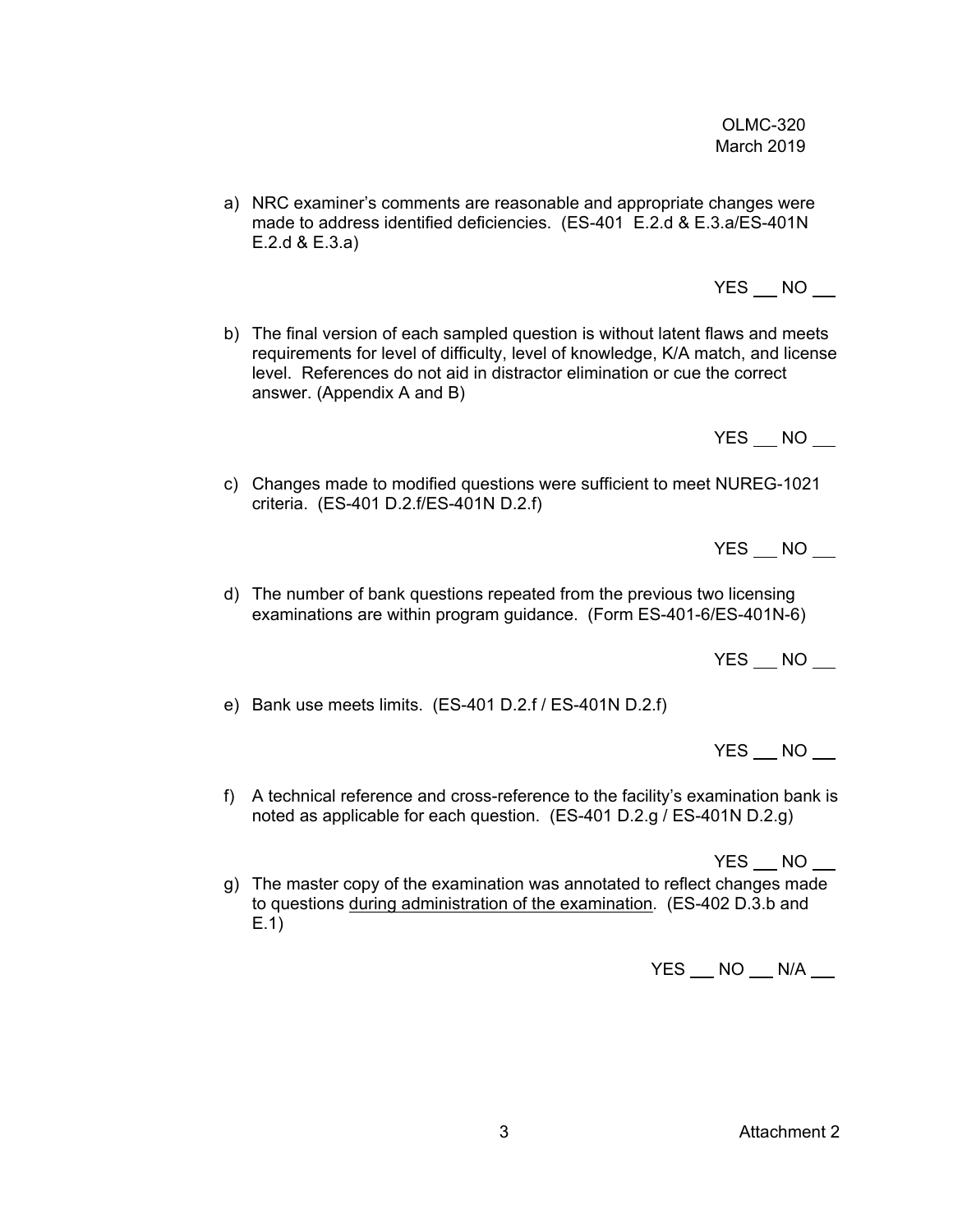h) The facility submitted formal comments within 20 calendar days after examination administration. The comments were signed by an authorized facility representative and include a facility position for any applicant comments.  $(ES-402 E.4$  and  $E.6)$ 

 $YES$   $NO$   $N/A$   $\_$ 

i) The facility comments were properly evaluated and resolved with the resolution and justification documented in the examination report and the master examination file revised accordingly. (ES-403 D.1.a & D.3.a)

YES NO N/A

j) If two or more SRO and/or seven or more RO questions were deleted during the grading process, the regional office evaluated the remainder of the examination to ensure it satisfies the test outline sampling requirements in ES-401 or ES-401N and consults with the operator licensing program office if the validity of the examination is in question. (ES-501 C.2.c)

 $YES$   $NO$   $N/A$   $\qquad$ 

k) There was no opportunity for examiners to identify and correct psychometric flaws that led to post-administration question changes/deletions during examination development and review. (ES-401 E.2.d)

YES NO N/A

## C. Operating Test Review

1. The Region's (facility's) draft comments were reasonable and appropriately resolved in the final operating test. (ES-301 E.2.a)

YES NO N/A

2. Each candidate was evaluated on the required number of administrative topics and at the required license level (ES-301 D.3.a & c)

YES NO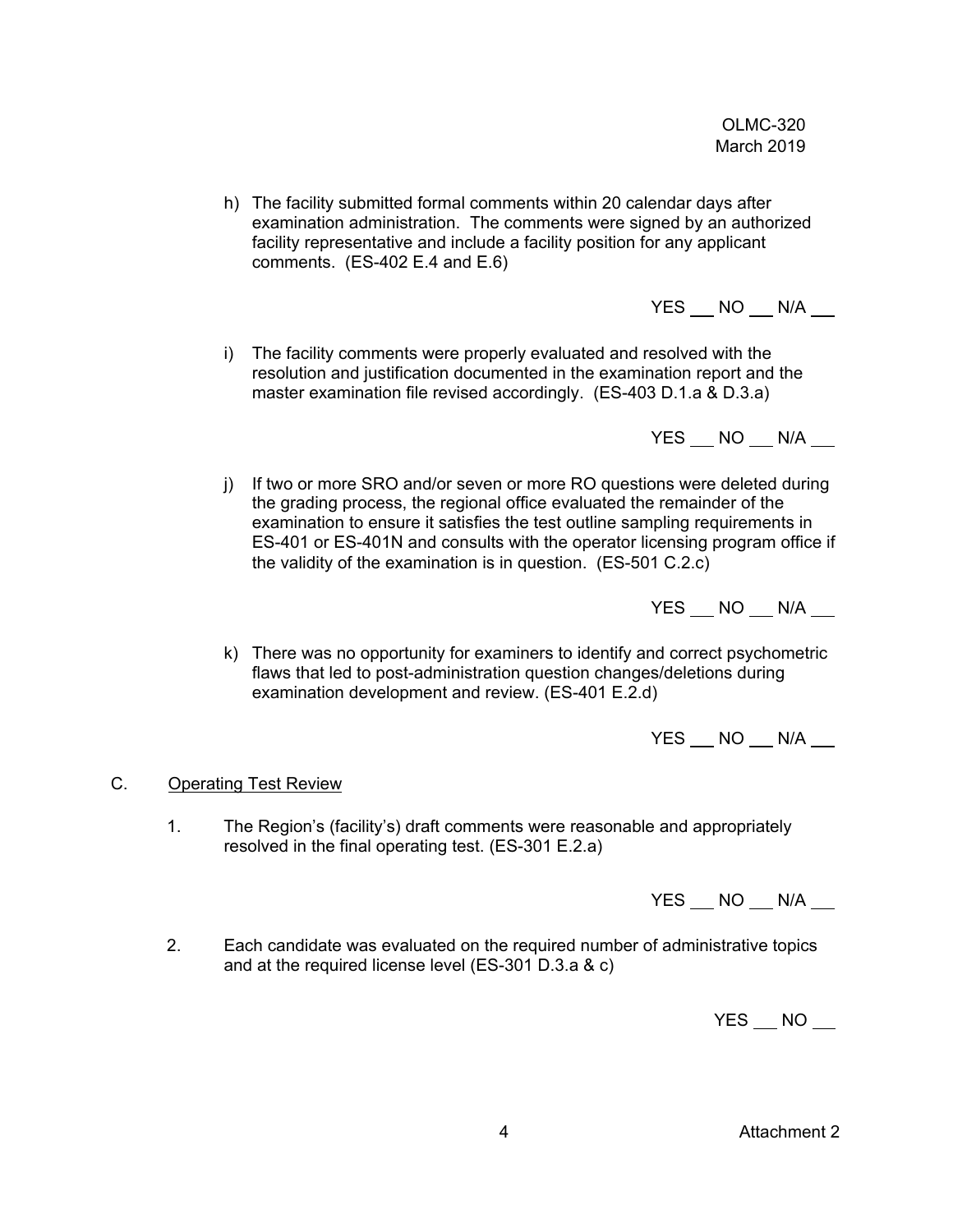3. Based on the applicant's license level, each candidate was evaluated on the required number of systems from the safety function groupings identified in the applicable K/A Catalog (BWR or PWR) during the test: (ES-301 D.4.a)

YES NO

4. Each control room system JPM selected for RO and instant SRO (SROI) applicants evaluate a different safety function (for PWRs, two systems, one primary and one secondary, may be selected from Safety Function 4). The same system is not used to evaluate more than one safety function in each location. (ES-301 D.4.a)

 $YES$   $NO$   $N/A$   $\_$ 

5. The five systems selected for an upgrade SRO applicant evaluate five different safety functions. The same system is not used to evaluate more than one safety function. (ES-301 D.4.a)

YES NO N/A

6. The criteria requirements listed on Forms ES-301-1, "Administrative Topics Outline" and ES-301-2, "Control Room/In-Plant Systems Outline," are within limits for each type of applicant. (ES-301 D.2.a & D.4.b)

YES NO

7. All JPMs, individually and as a group, have meaningful performance requirements that provide a basis for evaluating the applicant's understanding of and ability to operate the plant. The level of difficulty of each JPM and the JPM set is acceptable. The JPMs do not have latent flaws that would impact the ability to evaluate the applicant's competency. (ES-301, D.1.d, D.2.c, & E.2.a)

YES NO

8. Applicants at a facility qualifying for dual or multi-unit licenses are properly tested on the different systems, control board layouts, and any other differences between the units during the walk-through portion of the operating test. (ES-301 D.1.g) Mark this as not applicable if the on-site review was performed.

 $YES$   $NO$   $N/A$   $\_$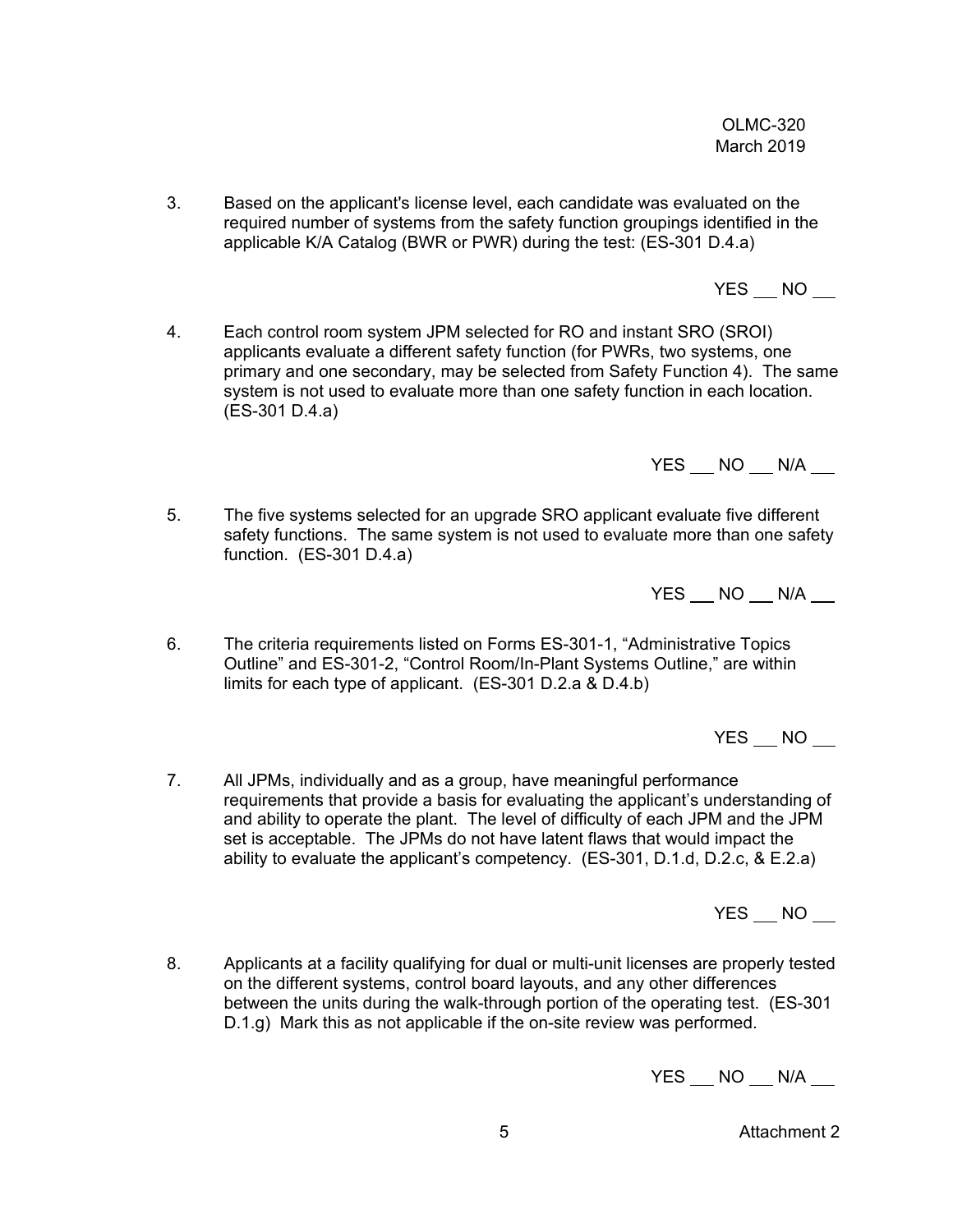6 Attachment 2

OLMC-320 March 2019

- 9. Alternate path tasks meet the criteria specified in Appendix C, Section C.
- 10. The initial conditions, normal operations, malfunctions, and major transients are varied among the scenarios and include startup, low power, and full power situations. (ES-301 D.5.c)

YES NO

 $YES$   $NO$   $\qquad$ 

11. Each scenario set exercises each applicant on the types and quantities of evolutions, failures, technical specification (TS) evaluations, and transients, identified for the applicant's license level, as described on Form ES-301-5, "Transient and Event Checklist," with each event only counted once per applicant. (ES-301 D.5.d)

 $YES$   $NO$   $\qquad$ 

12. For each event listed on Form ES-D-1, Form ES-D-2, "Required Operator Actions," describes the expected communications, actions, and reference material to be used by each operating position on the crew. (ES-301 D.5.f)

YES NO

13. The scenario quantitative attributes are within the target bands established on Form ES-301-4, "Simulator Scenario Quality Checklist." (ES-301 D.1.d & D.5.d)

 $YES$   $NO$   $\qquad$ 

14. Each scenario set adequately evaluates each competency and rating factor. (ES-301 D.5.d)

YES NO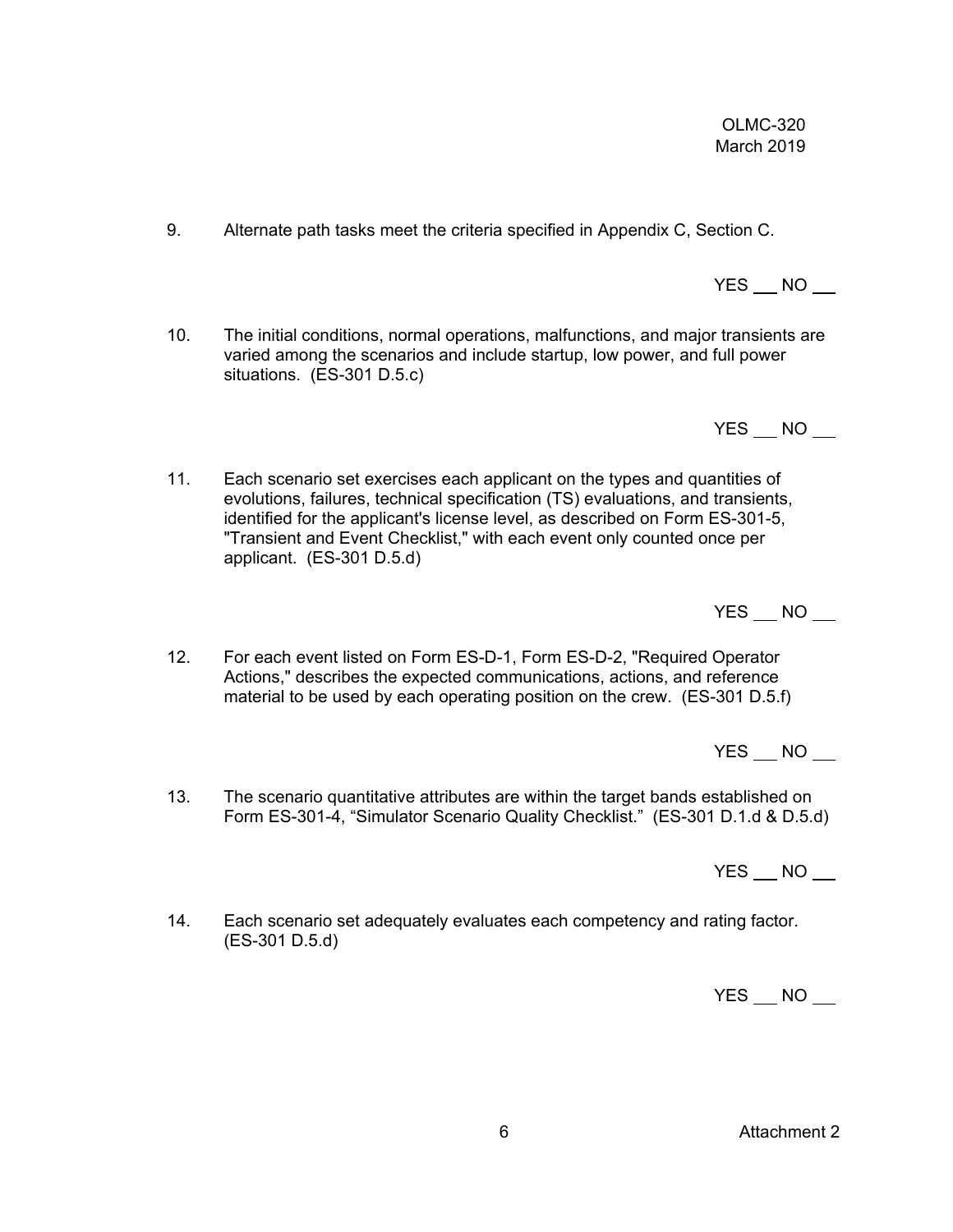15. Each scenario and scenario set have meaningful performance requirements that provide a basis for evaluating the applicant's competency in the control room and are of an appropriate level of difficulty. The scenarios do not have latent flaws that would impact the ability to evaluate the applicant's competency. (ES-301 D.1.d)

YES NO

16. The walk-through and simulator tests are not redundant, nor do they duplicate material on the written examination. (ES-301 D.1.h)

 $YES$  NO  $\_\$ 

17. The final simulator scenarios were revised to reflect the "as run" conditions. (ES-303 D.3.a & ES-501 F.1.h)

YES NO N/A

18. The facility submitted formal comments within 20 calendar days after examination administration. The comments were signed by an authorized facility representative and include a facility position for any applicant comments. (ES-402 E.4 and E.6)

 $YES$   $NO$   $N/A$   $\_$ 

19. The facility comments were properly evaluated and resolved with the resolution and justification documented in the examination report and the master examination file revised accordingly. (ES-403 D.1.a & D.3.a)

 $YES$   $NO$   $N/A$   $\_$ 

- 20. Using the examination schedule, mark each of the following. If an on-site review was performed during operating test administration, mark each of the following as N/A:
	- Confirm that the same JPMs and simulator scenarios are not repeated on subsequent days. (ES-301 D.1.a)

 $YES$   $NO$   $N/A$   $\_$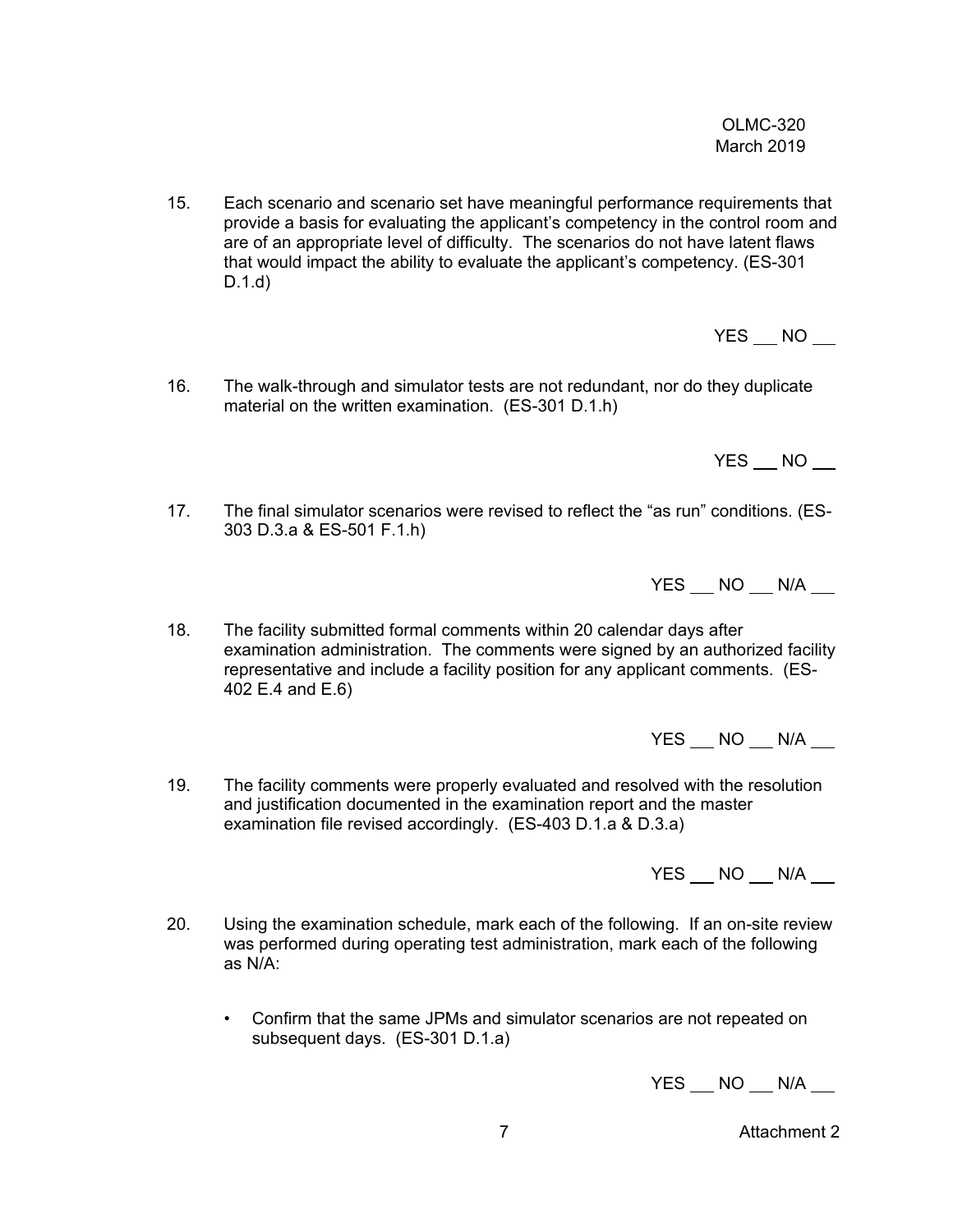• Simulator operating tests for each applicant were not divided among examiners. (ES-302 D.1.f)

 YES NO N/A • Every applicant received a complete set of JPMs. (ES-302 D.1.d & D.1.f)

 $YES$   $NO$   $N/A$   $\qquad$ 

• No NRC examiner is scheduled to administer more than four complete simulator operating tests in any one week. (ES-201 C.2.f)

 $YES$   $NO$   $N/A$   $\_$ 

## D. Grading Activities

1. Each applicant's original answer sheet was graded and annotated to indicate which questions were answered incorrectly, the correct answer noted and which questions (if any) were deleted. (ES-403 D.2.b)

YES NO

2. The results of an independent review of the written examination agrees with the region's results. (ES-403 D.3.b)

 $YES$   $NO$   $\qquad$ 

3. Unsatisfactory JPM grading evaluations based solely on follow-up questions are documented in accordance with ES-303. (ES-303 D.2.a and D.3.d)

YES NO N/A

4. Any material generated or used by the applicant that contributes to a failure of any portion of the operating test is cross-referenced to the applicable deficiency and attached to the examination package. (ES-303 D.1.a)

 $YES$   $NO$   $N/A$   $\_$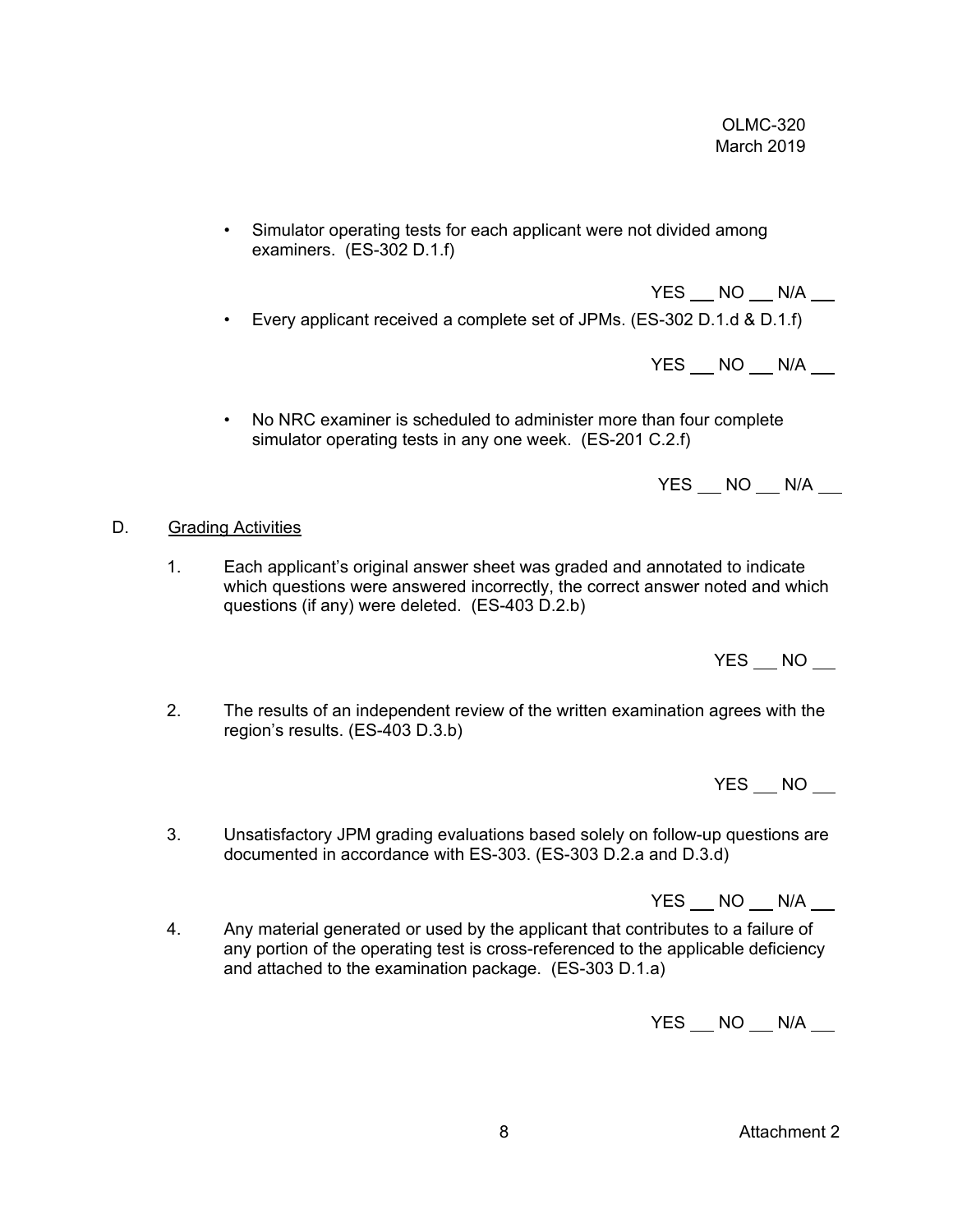5. All of the examiners' observations are consistent and mutually supportive. A performance deficiency shared by more than one applicant is appropriately documented for those applicants. Documentation for applicants on the same operating crew is consistent. Operating errors that involved more than one applicant in an operating crew are noted by all involved evaluating examiners. (ES-302 D.3.o)

 $YES$   $NO$   $N/A$   $\_$ 

6. The validity and technical accuracy of any performance-based questions and any simulator test unexpected events or actions have been verified. (ES-303 D.1.b)

 $YES$   $NO$   $N/A$   $\qquad$ 

7. All required rating factors were evaluated for every applicant. Any SRO upgrade applicants who acted in the reactor operator or balance of plant positions were graded on SRO Competency 3, "Control Board Operations," even if they were not individually evaluated during the scenario. Rating factors that were "not observed" were limited and properly justified. (ES-301 D.5.d; ES-302 D.1.d; ES-303 D.2.b and D.3.d)

YES NO

8. Each documented simulator operating test performance deficiency is assigned to no more than two rating factors. (ES-303 D.1.d)

YES NO

9. Performance deficiencies and critical task errors were properly tabulated when determining rating factor scores and competency grades. (ES-303 D.2.b)

 $YES$   $NO$   $\qquad$ 

10. Any unsatisfactory grade resulting in a license denial is supported with detailed documentation. (ES-303 D.3.b)

YES NO N/A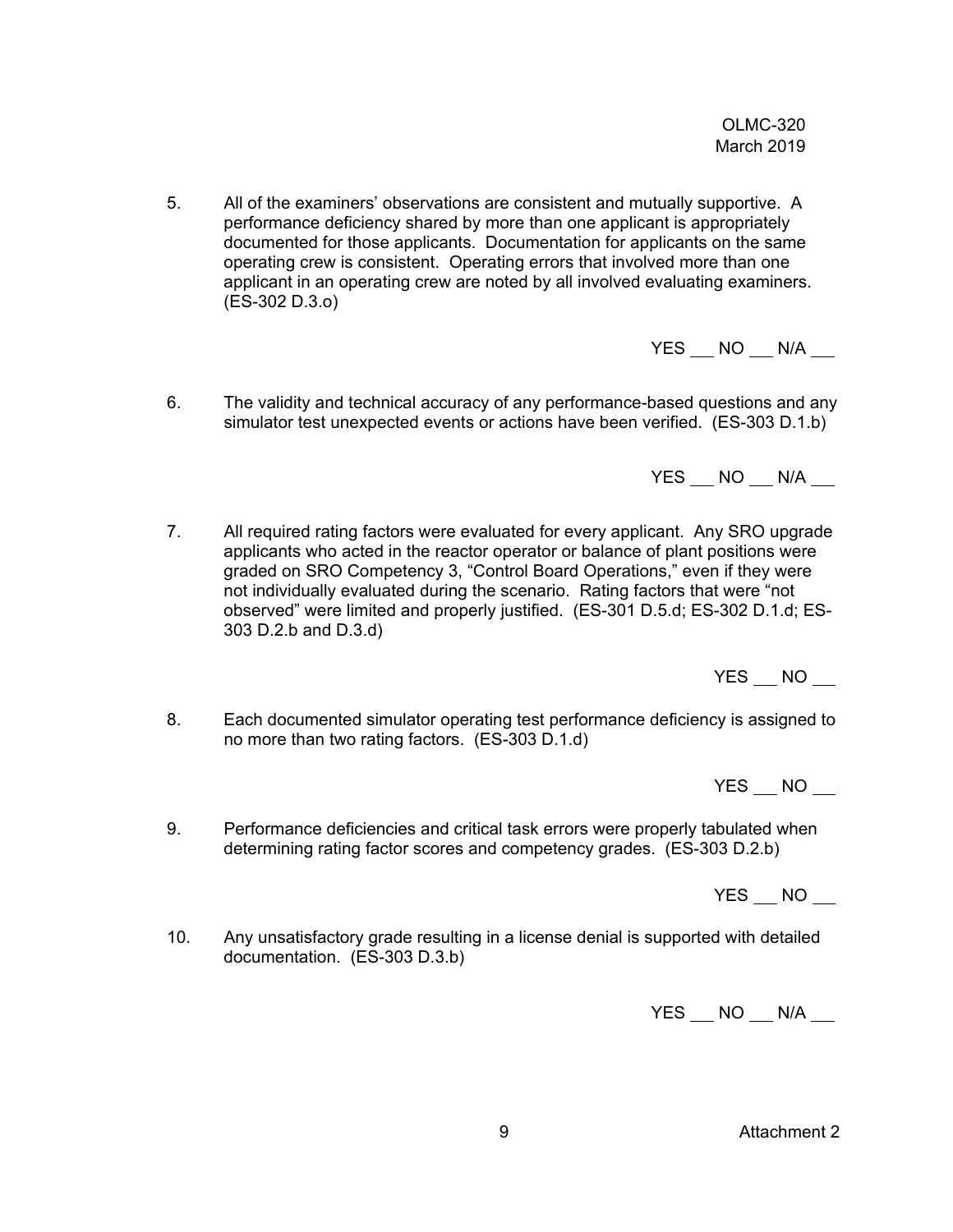11. Any deviation from the nominal grading criteria in ES-303 was explained in detail and approved in writing by the applicable NRR or NRO program office. (ES-303 C.2 and D.3.d)

 $YES$   $NO$   $N/A$   $\_$ 

12. An independent pass or fail recommendation is made by the chief examiner or designee and reviewed by the responsible regional supervisor. (ES-501 D.2.f &  $D.3.a - b)$ 

 $YES$   $NO$   $\qquad$ 

## E. Comments and Notes on the Off-Site Records Review

**Section and Item #:** (Provide comment or evaluation for the associated item number)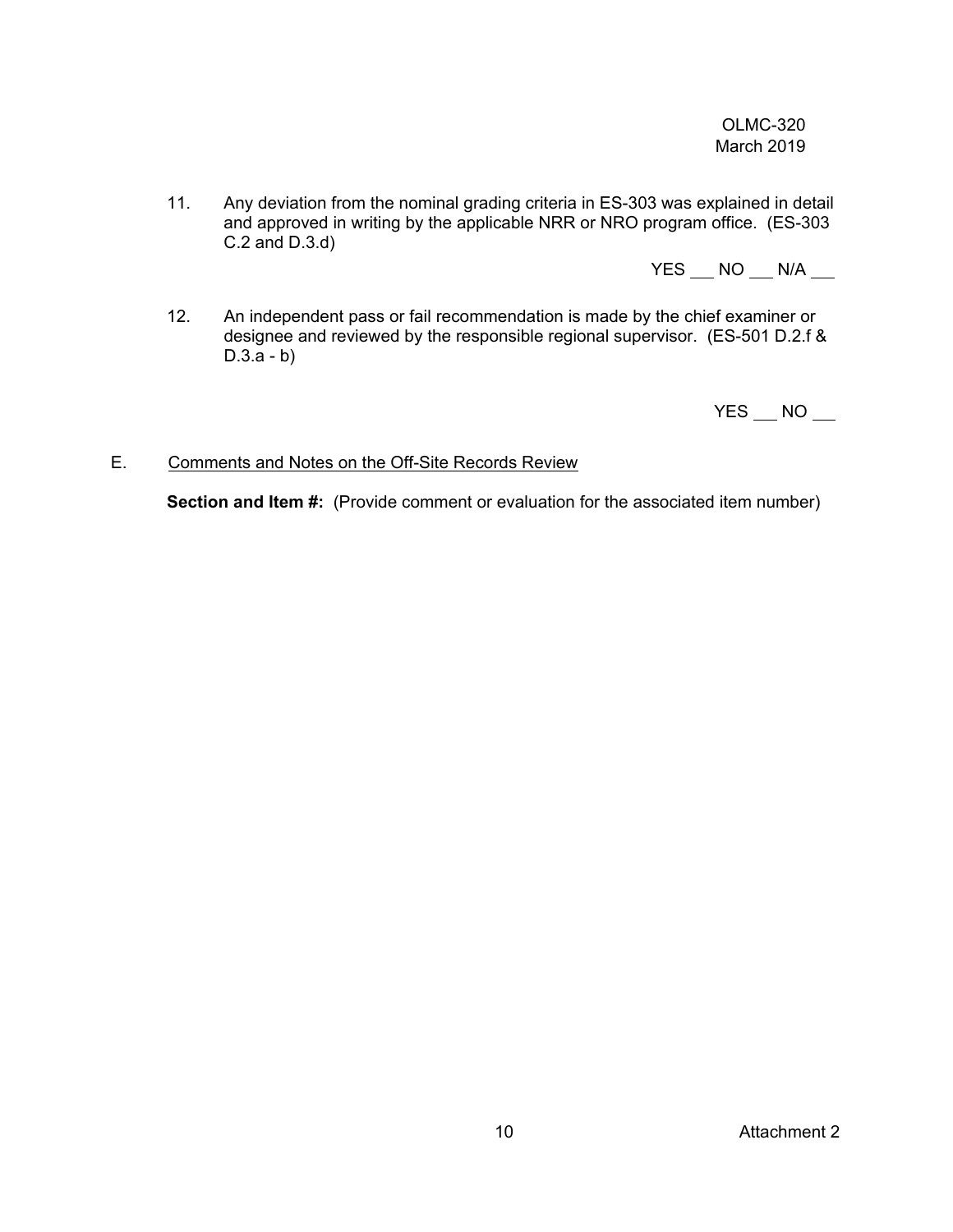

**UNITED STATES NUCLEAR REGULATORY COMMISSION WASHINGTON, D.C. 20555-0001** 

OLMC-320 March 2019

# MONTH DAY, 20XX

- MEMORANDUM TO: **[FIRST M. LAST]**, Director Division of Reactor Safety, Region X
- FROM: **[FIRST M. LAST]**, Deputy Director Division of Inspection and Regional Support Office of Nuclear Reactor Regulation
- SUBJECT: **INSERT STATION NAME]** INITIAL OPERATOR LICENSING EXAMINATION ASSESSMENT

This memorandum refers to the audit conducted by **[REVIEWER NAME]** of my staff of the initial operator licensing examinations administered by Region  $[X]$  staff from  $[DATE$  RANGE], at the [STATION NAME]. [The audit consisted of on-site observation of the administration of the operating test OR written examination, and a post-examination review of the written examination and other examination records.] OR [The audit consisted of a post-examination review of the written examination, operating test, and other examination records]

Include if the examination was determined to be of good quality  $-$  [In general, the examination was determined to be of good quality and in compliance with Revision **[XX]** of NUREG-1021, "Operator Licensing Examination Standards for Power Reactors." I have enclosed some observations and feedback for your consideration. {Corrective actions to the noted observations shall be provided to the program office for review  $-$  Include if necessary}

Include if the examination had deficiencies requiring regional response – [The audit results identify {multiple instances where the examination did not} {a significant failure to}{a repetitive failure to} meet the requirements of Revision [XX] of NUREG-1021, "Operator Licensing Examination Standards for Power Reactors." The program office has determined that no evidence exists to suggest that the licensing decisions are invalid; however, these deficiencies must be corrected for future examinations. Corrective actions to the noted deficiencies shall be provided to the program office for review. These deficiencies and additional comments for consideration are enclosed.]

If you have any questions, please contact **[FIRST LAST NAME]**, Chief, Operator Licensing Branch, at (301) 415-XXXX.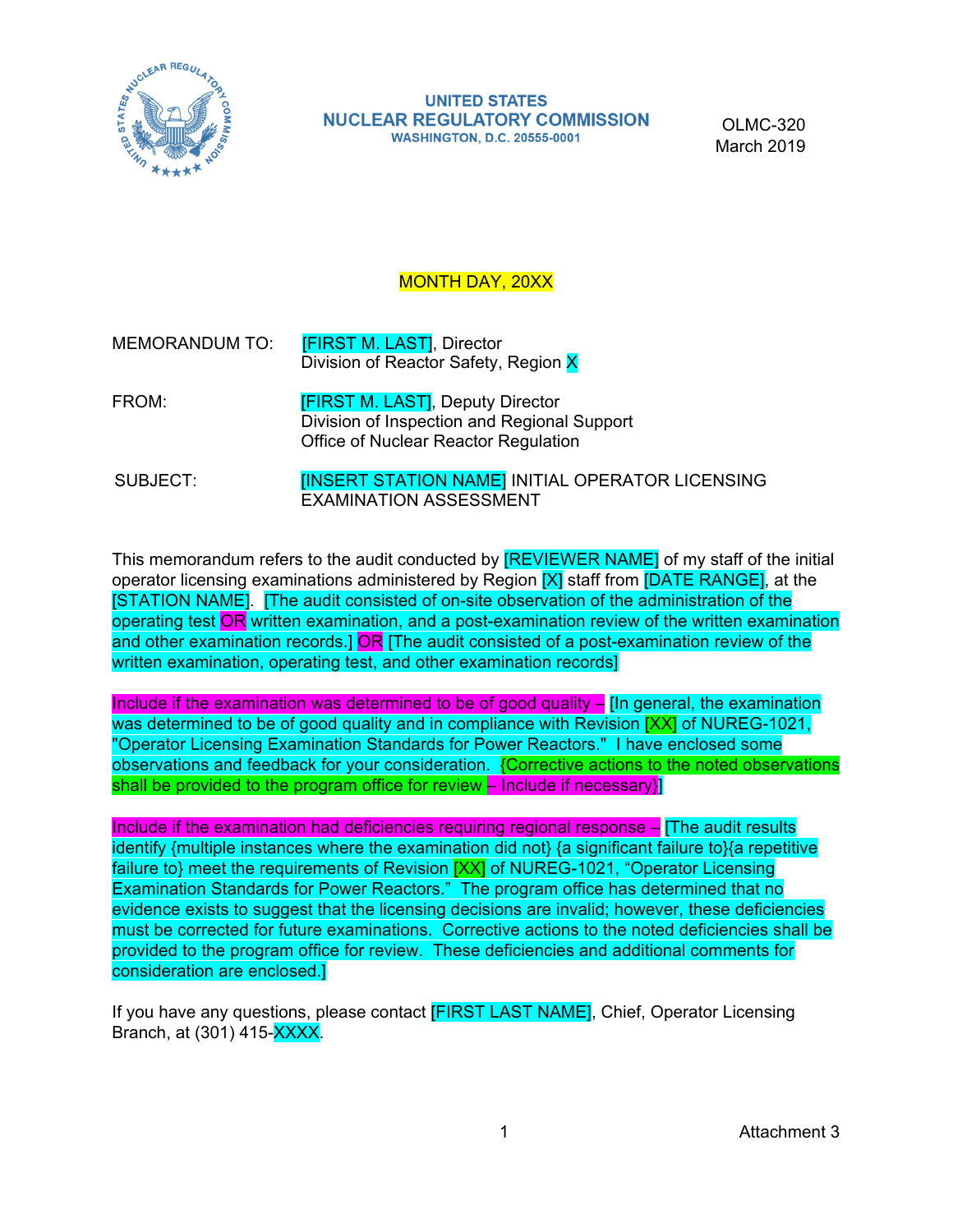Enclosures:

- 1. Written Examination Review Findings
- 2. Operating Test Review Findings

CONTACT: <mark>[BC FIRST LAST NAME]</mark>, NRR/DIRS 301-415-<mark>XXXX</mark>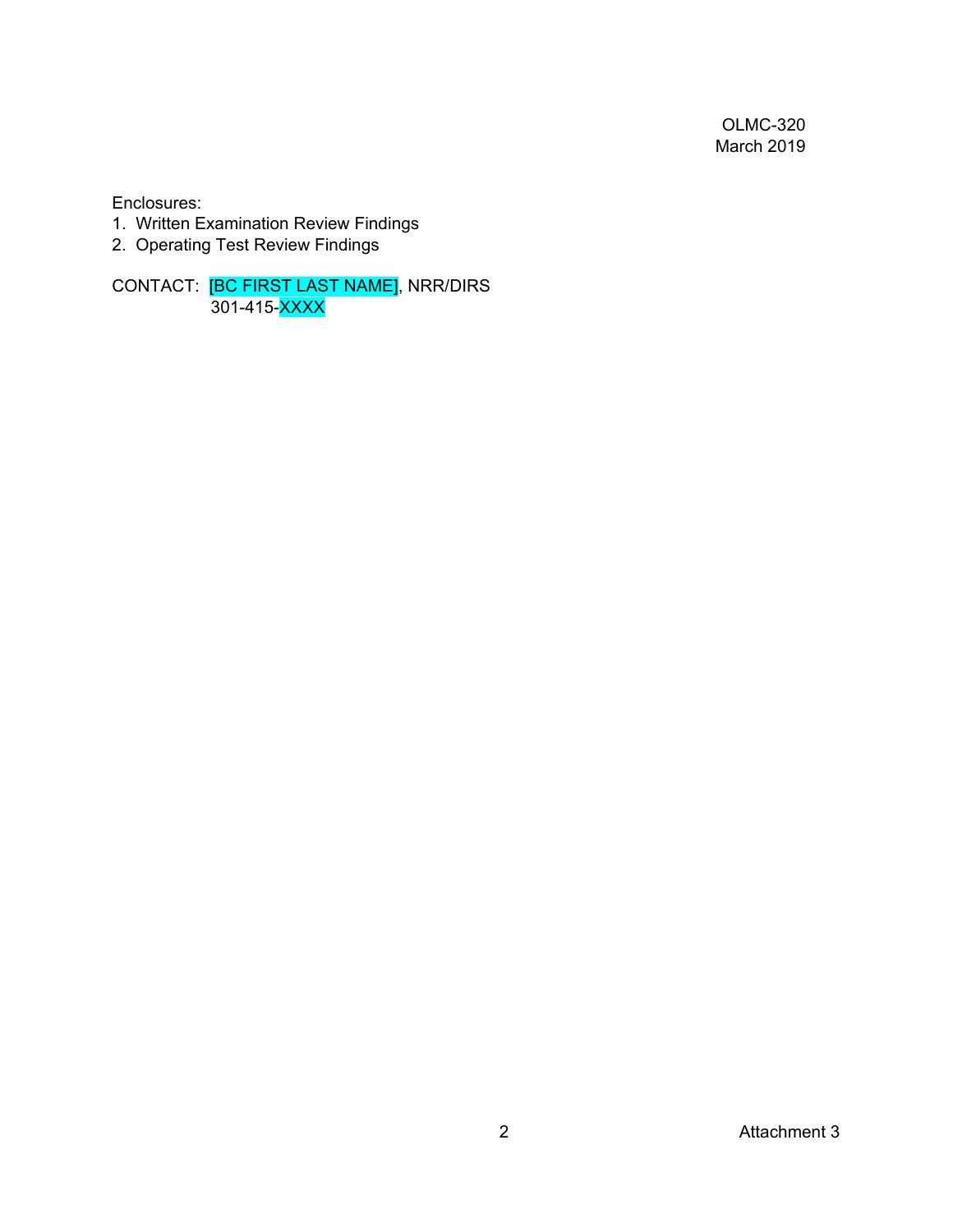## SUBJECT: **[INSERT STATION NAME] INITIAL OPERATOR LICENSING** EXAMINATION ASSESSMENT

#### **DISTRIBUTION**:

{Distribution includes the regional branch chief and members of the examination team} [FLast, RX FLast, RX FLast, RX FLast, RX]

#### **Accession No.: MLXXXXXXXX**

| <b>OFFICE</b> | <b>DIRS/IOLB</b> | BC:DIRS/IOLB   DD: DIRS |  |
|---------------|------------------|-------------------------|--|
| I NAME        |                  |                         |  |
| II DATE       |                  |                         |  |

**OFFICIAL RECORD COPY** 

**{Items in blue should be updated by the IOLB reviewer. Items in green should be updated/included by the IOLB reviewer as needed. Items in fuchsia should be deleted as these are included to assist in the template formatting and should not be part of the final document. Items in yellow are updated by the administrative assistant.}**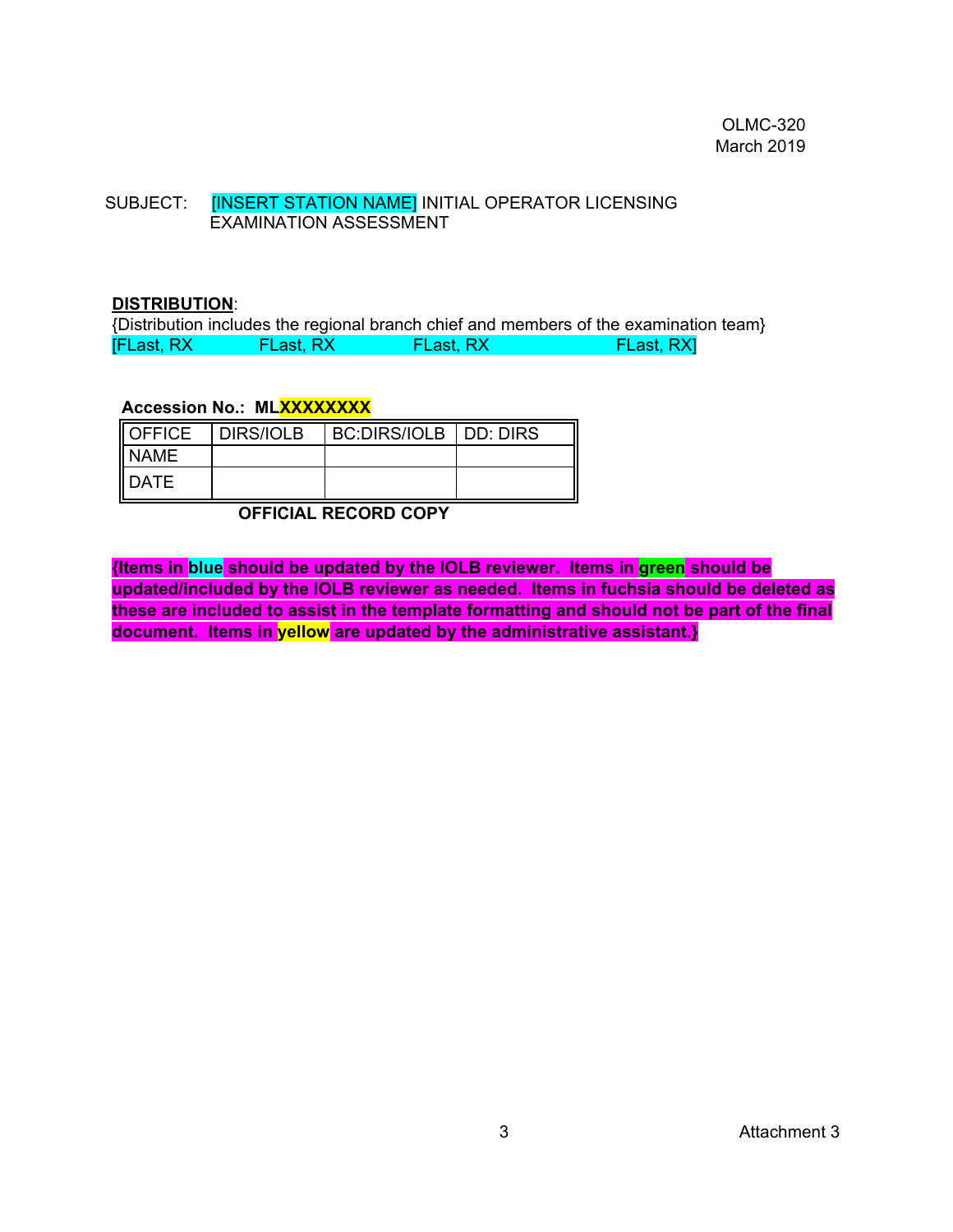# **Written Examination Review Findings**

## Deficiencies Requiring Corrective Actions Submitted to Program Office

{In this section put in any items that require corrective actions on the part of the regions be submitted to the program office. Include the applicable portion of the NUREG-1021 that was not met and the basis for requiring corrective action – i.e., significance, how widespread, and/or repetitive nature of the errors in accordance with Section D.2 of this OLMC. Discuss any impact on the examination quality and/or licensing decisions, if necessary. Recommend that this be a bulleted list with reference to the audit worksheet items. If there are no items, insert "NONE" below the title.}

## Feedback for Consideration

{In this section put in any feedback for the region's consideration, including feedback regarding consistent and efficient examination administration. These are items that might or might not be in accordance with the NUREG, but whose impact is minor and while corrective actions may be performed by the region, it is not necessary for the program office to be informed of those actions. Recommend that this be a bulleted list, with reference to the applicable NUREG section if necessary. Note that this is also the location to provide any positive comments on the examination.}